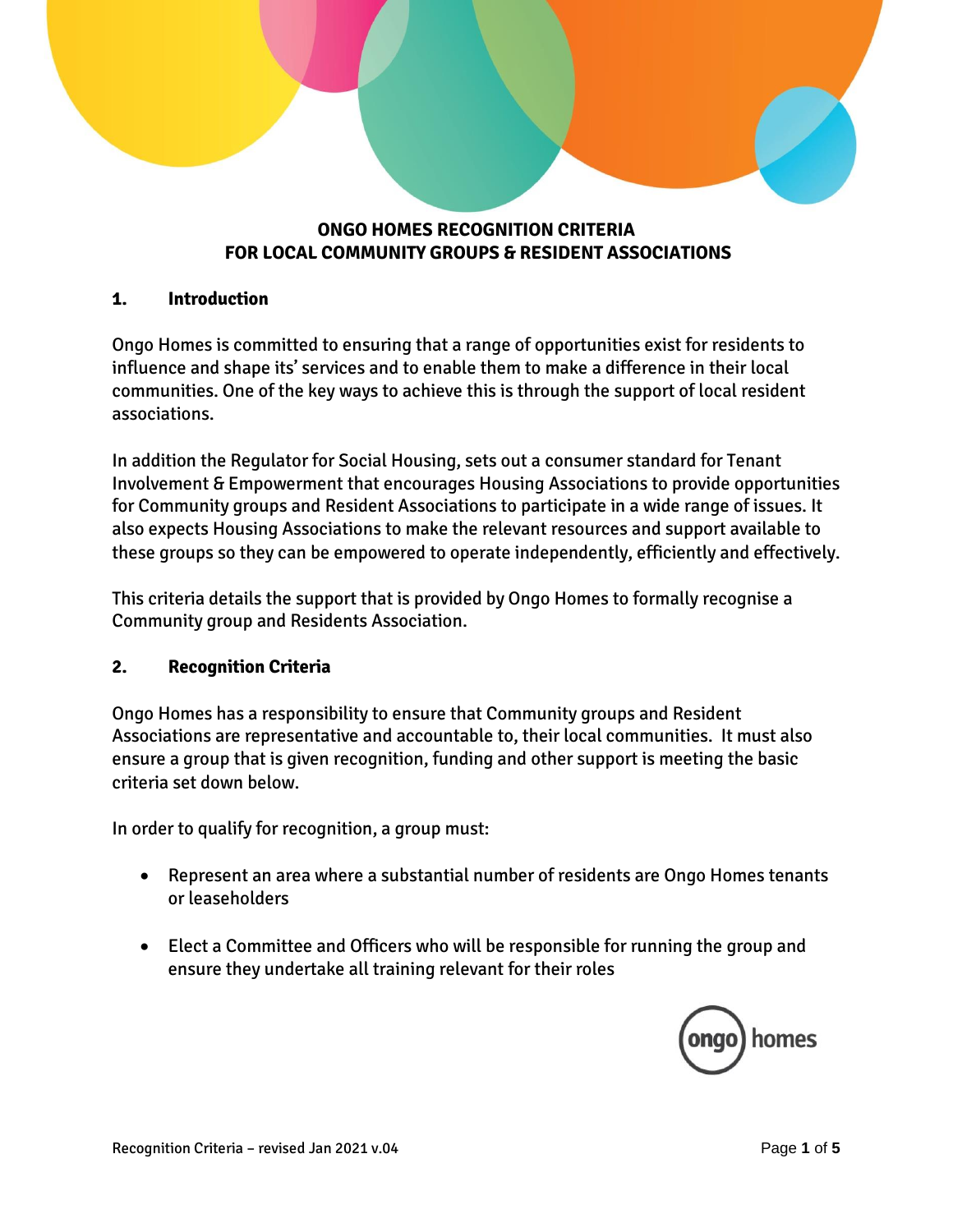- Adopt a constitution and adhere to it. A model constitution is provided by Ongo Homes and includes details of:
	- the full name of the group or association
	- the boundary area to be represented, e.g. the area of benefit
	- the aims and objectives of the group or association
	- the minimum number of public meetings to be held during a calendar year
	- the minimum number of committee meetings to be held during a calendar year
	- the AGM (Annual General Meeting)
	- financial Information and accounts
	- membership
	- role of officers and committee members
	- a commitment to equality and diversity
	- dissolving associations

The model constitution should be considered as a good practice guide that the group can amend to reflect their specific requirements and objectives. However, as a minimum, all of the above bullet points must apply.

 The group must sign up to the Customer Engagement Volunteers' Code of Conduct. This is a document that covers issues such as showing respect for others, behaviour and conduct, equality of opportunities and a commitment to confidentiality. The Officers and Committee of the group will be responsible for individually signing a signature page to show their agreement with the document.

This criteria should be considered as a binding agreement between Ongo Homes and the group, therefore the two parties must conform to the agreement and take responsibility for their part in it.

### **3. Support Available for New Groups**

Ongo Homes will provide the following support that will help and assist groups to become self-sufficient and effective within their community:

- Support and advice to help establish the committee members in their roles
- Assistance for holding public meetings
- Support with carrying out doors knocks, leaflet distribution, leaflet design and printing, where appropriate
- Support for holding virtual meetings
- Support for using social media as a form of communication, e.g. Group Facebook
- Training for volunteers
- "Out of pocket" expenses when representing the association at Ongo Homes events
- Grants from Ongo Homes (details included in the Customer Engagement expenses policy)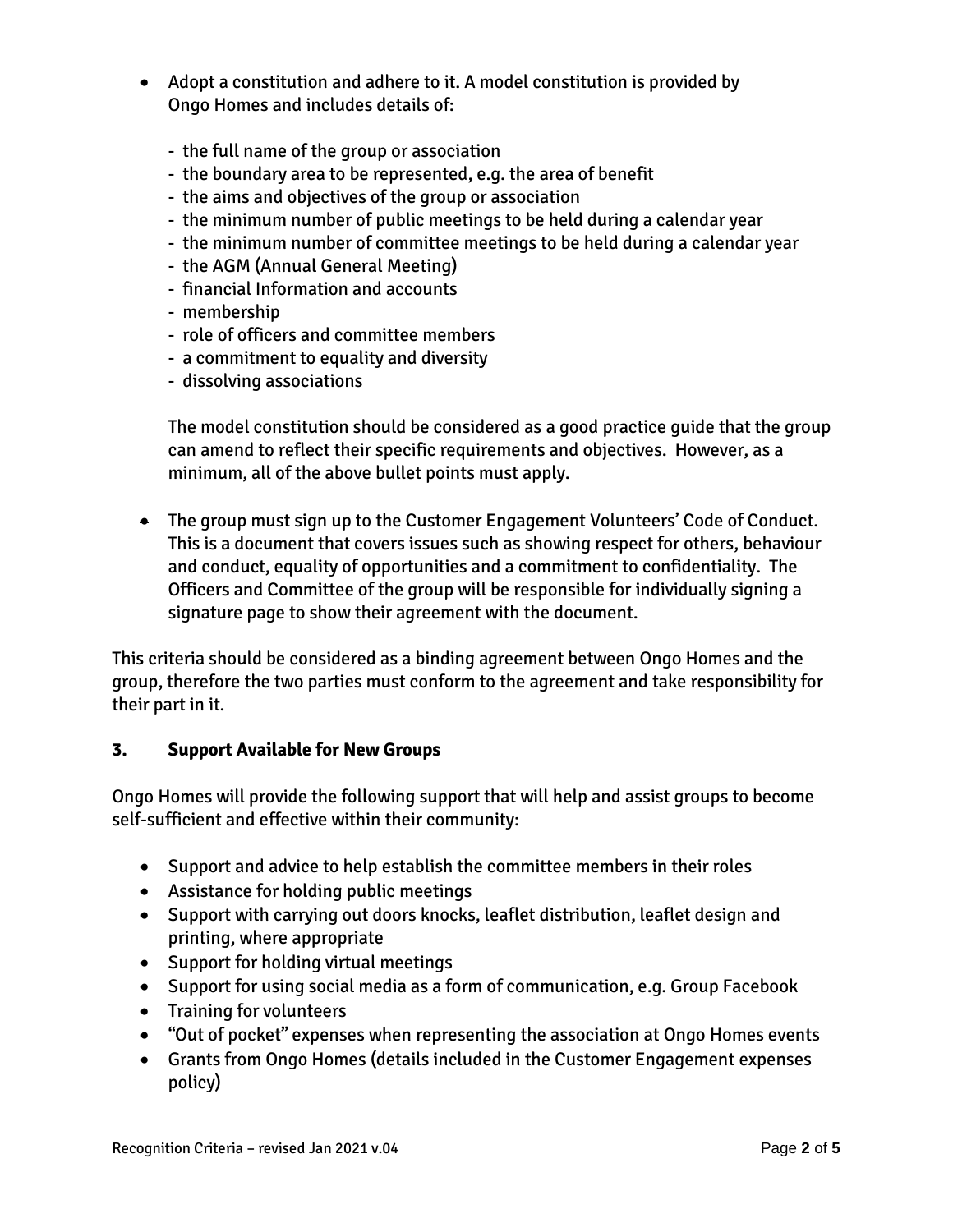- Signposting to other agencies and funding opportunities
- Support with planning activities that will benefit the local community, e.g. fun days, coffee mornings, social events
- Attendance at public meetings to provide a Housing Management Report
- Feedback to meetings on agenda items taken away for action
- Advice when planning activities for a group to ensure there are no barriers that would prevent people from being involved, for example:
	- o venue for meetings/events to have disabled access
	- $\circ$  special requirements  $-$  make provisions for anyone with eye sight or hearing difficulties, e.g. leaflets and minutes available in large print where required, hearing loop

The above is a general guide on the support available, there may be other areas that require a different level of support and these areas will be considered on a case by case basis.

#### **4. Established Community Groups & Residents Associations**

By working in partnership with Ongo Homes, support will be provided to committee members to help them to become established in their roles and to operate their groups effectively. Support will also be provided to groups who want to extend their area of benefit or merge with another group.

The Customer Engagement Team will support a group by attending its meetings to offer advice and support for no more than six months after its constitution has been formerly adopted. The group should be capable of operating independently and of adhering to the rules of its constitution by the end of this six month period.

Once the group is operating independently at the end of the six months period, then an Officer from Ongo Homes will attend future public meetings to provide a Housing Management Report.

A Customer Engagement Officer will attend the group's Annual General Meetings to assist in the committee election process. Also help can be provided to promote this within the timescale agreed in the constitution.

To be formally recognised by Ongo Homes, an established group must continue to:

- Work in partnership with Ongo Homes
- Operate in accordance with the Customer Engagement Volunteers Code of Conduct
- Adhere to its constitution and represent the boundary areas identified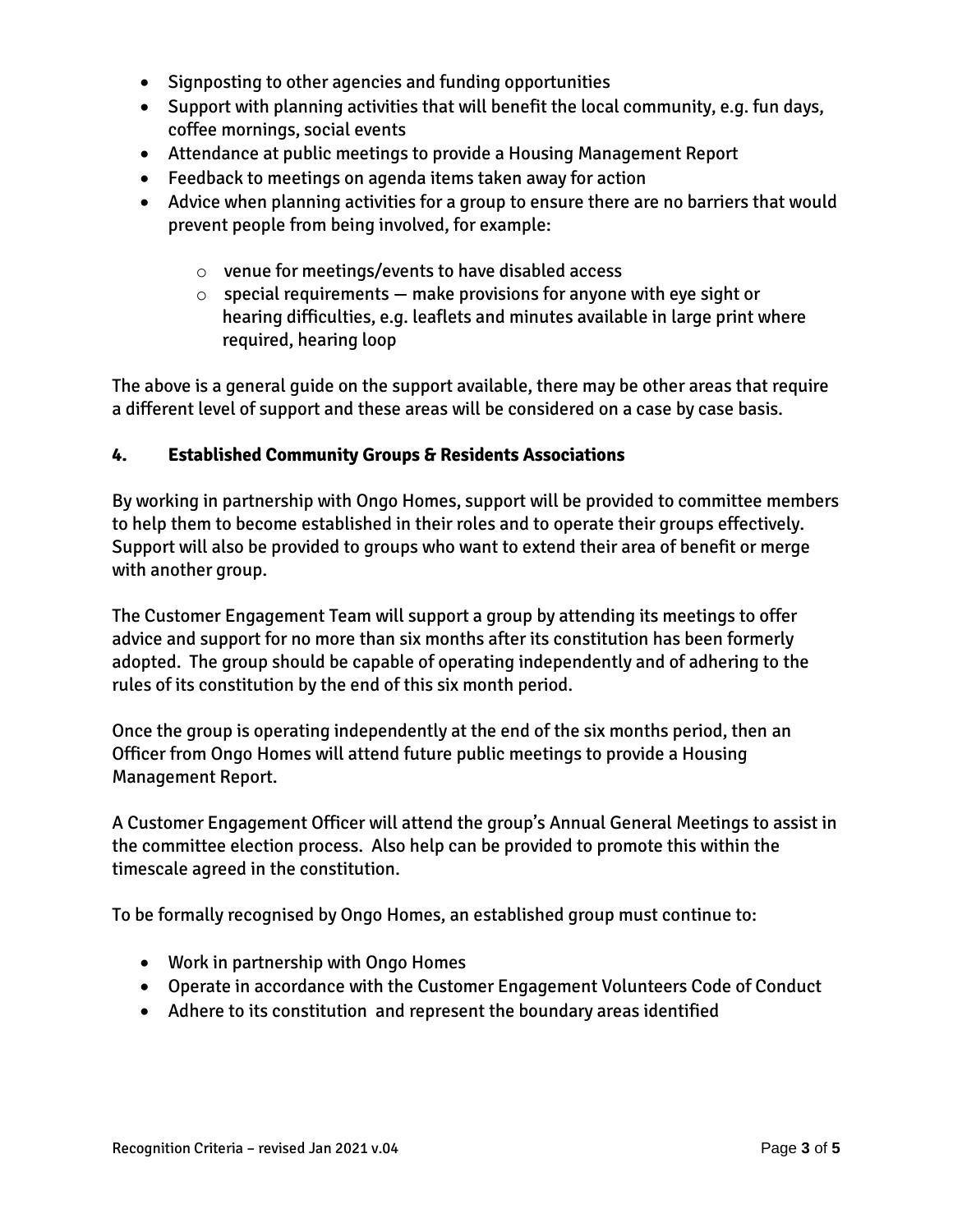- Ensure that members of the group living within the area of benefit are regularly informed and consulted on meetings, consultations and other activities carried out by the group (regardless of whether they are actively involved or not)
- Elect officers and committee members at the Annual General Meetings
- Keep financial records (in accordance with the finance procedure) up to date and submit them for checking, six weeks prior to the Annual General Meeting (include updates on any external funding received)
- Send copies of all public meeting minutes to Ongo Homes, within three weeks of the meeting taking place (this will allow for officers to follow up on any actions they are responsible for)
- Hold regular committee meetings to progress the aims of the group and agree on agenda items for public meetings
- Keep Customer Engagement informed about activities organised by the group
- Work on ideas and projects to improve the quality of life for all residents in their communities

### **5. Benefits of Ongo Homes Recognition**

Community Voice is the Customer Engagement tenant umbrella structure that is recognised as the main consultation forum that works in partnership with Ongo Homes. These meetings are important to all tenants and leaseholders (including representatives from Community groups and Resident Associations) and we therefore encourage that representation is made by attending these meetings (from one or more of the committee).

After a successful Annual General Meeting has been held (when all Officer and committee roles have been elected), Customer Engagement will arrange for payment of the annual grant to be made. Further details about these grants are included in the guidance notes on Funding & Grants, available from the Customer Engagement team.

Formerly recognised groups are also eligible to apply for funding from various organisations, to help fund specific projects to benefit their local neighbourhood.

Additional grants or funding received by groups will be monitored by Customer Engagement and the committee to ensure that money is being allocated on the individual projects identified, (also checking that projects/events are being inclusive to members living in the area of benefit).

A recognised group will also receive appropriate training to help improve skills, along with support and guidance tailored to their need by the Customer Engagement team. When new groups are formed we would expect the committee members to attend mandatory training on Equality & Diversity. Following the AGMs any new committee members who join a group would also be expected to attend Equality & Diversity training, existing groups would be encouraged to attend refresher training.